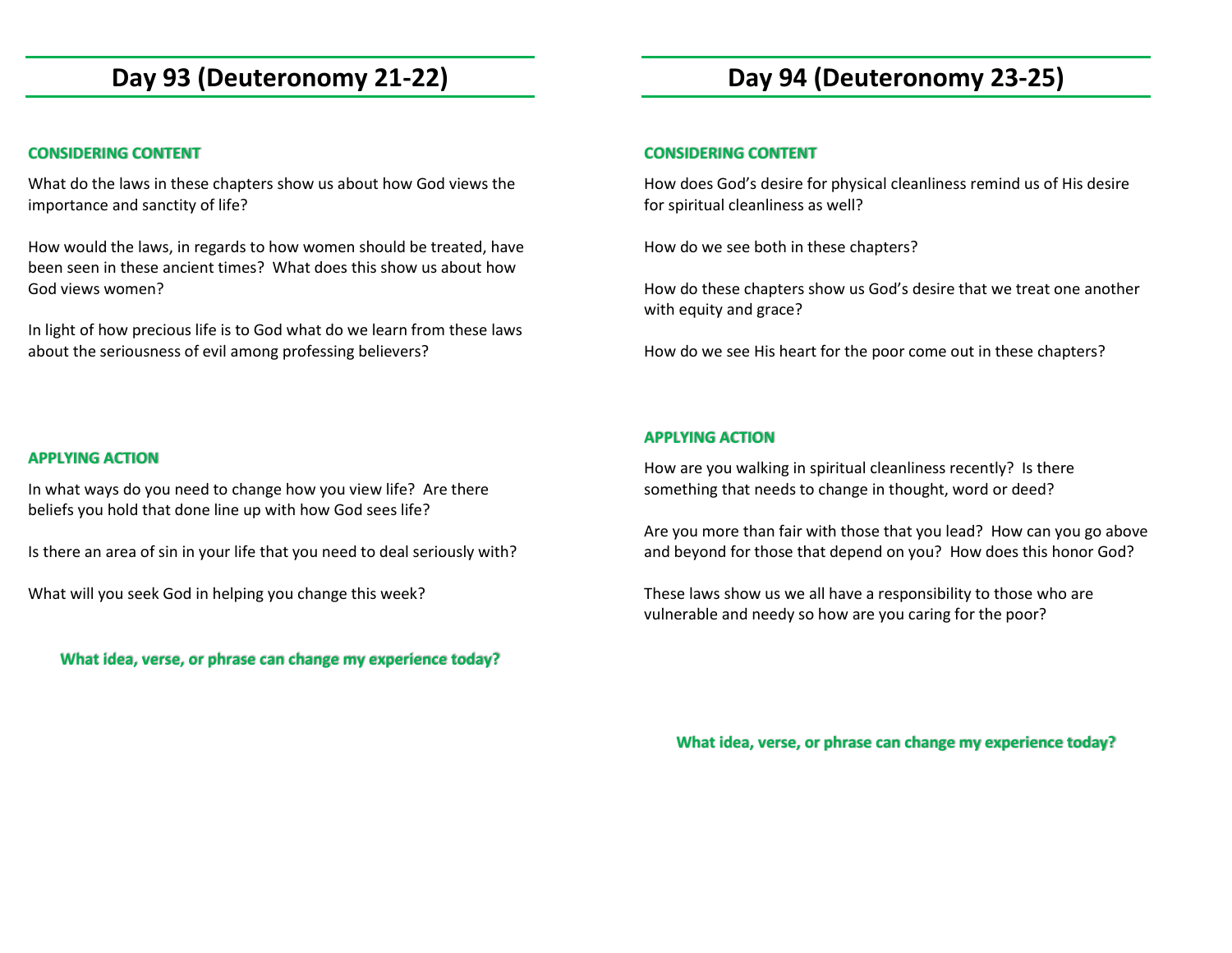# **Day 95 (Deuteronomy 26-27)**

# **CONSIDERING CONTENT**

Why would God have the Israelites recite their history as they are giving of their "firstfruits?"

Why is remembering what God has done in the past important for our future?

How did God use the giving of the tithe in the third year to care for the poor and vulnerable in the land? What does this show us about the heart of God?

Why was it important to set up these stones with God's law written on them as they entered the new land?

### **APPLYING ACTION**

Reflect on all that God has done and given you. How does this help us to be more generous as we move forward?

What ways do you need to support the poor and vulnerable better?

What can you do to better keep God's commandments in your heart and in your mind throughout he day?

**What idea, verse, or phrase can change my experience today?**

# **Day 96 (Deuteronomy 28)**

# **CONSIDERING CONTENT**

How does Proverbs 14:34 sum up this chapter? "Righteousness exalts a nation but sin is a reproach to any people".

In the making of an ancient covenant it was usual to rehearse the terms of that covenant and the benefits, or blessings, of keeping it and the consequences, or curses, of breaking it. How do we see the weight of obedience in this chapter?

How do we reconcile the grace and mercy we see in God and this chapter?

How do we see some of the "natural" consequences of sin work themselves out?

How does this chapter highlight the importance of Jesus telling us that he has fulfilled the law?

### **APPLYING ACTION**

Are you walking in obedience?

What area of your life needs work?

How are you taking the grace and goodness of God for granted?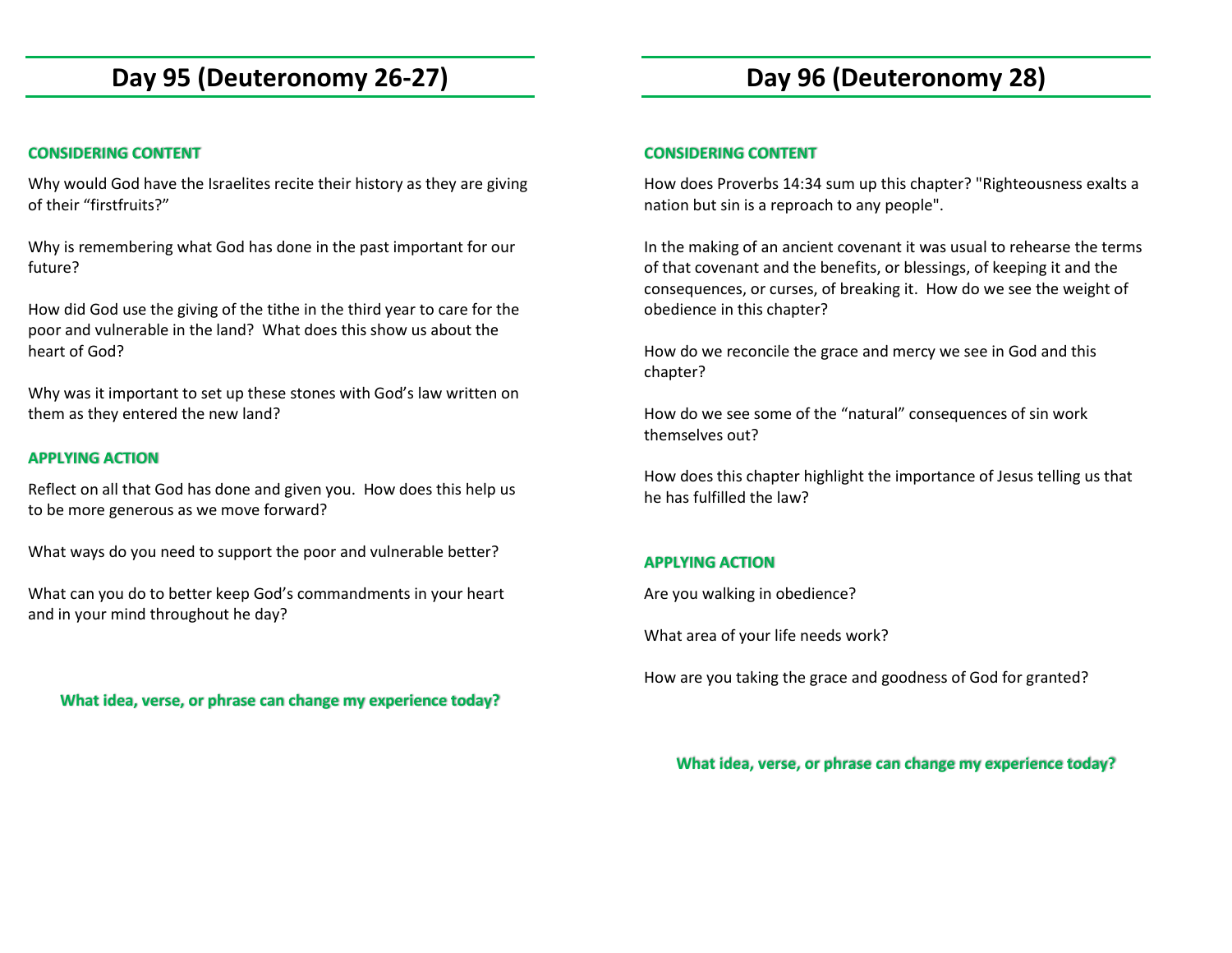# **Day 97 (Deuteronomy 29-30)**

# **CONSIDERING CONTENT**

How do these chapters show us the importance of remembering how God has worked in our lives in the past? How should this shape our heart and behavior?

What are we told is the result of living in disobedience to God and His covenant?

How does God use the result of our sin and disobedience to call us back to himself? How is this a picture of grace and the gospel?

How do we see the gospel foreshadowed in verses 30:5-10?

How do these chapters a revelation of who God is? What is to be our response to the revelation?

### **APPLYING ACTION**

Take time again to remember how God has been with you in the past. How does this give you hope as you move forward?

Is there some "destruction" you see in your life as a result of your sin? What action do you need to take since God has shown you areas of your life that need to change?

**What idea, verse, or phrase can change my experience today?**

# **Day 98 (Deuteronomy 31:1-29)**

### **CONSIDERING CONTENT**

How would Moses not going into the promise land force them to trust God more than any one leader?

What do we learn about the hardheartedness of the people? Do you think we are this stiff-necked today?

How do we see God calling to His people even when they are sinning? What does this show us about how God deals with us?

What do we learn about the kindness and love of God towards a people he knows will rebel against Him and His word?

### **APPLYING ACTION**

Is there a leader or person you are looking to for guidance or assurance more than you are looking to God? How can you change that?

What are some areas of your life that you are hardhearted of stiffnecked in? How can you find more affection for God instead of affection for these things?

What are some things you can do to grow in your love for God?

How do these chapters help you love God more?